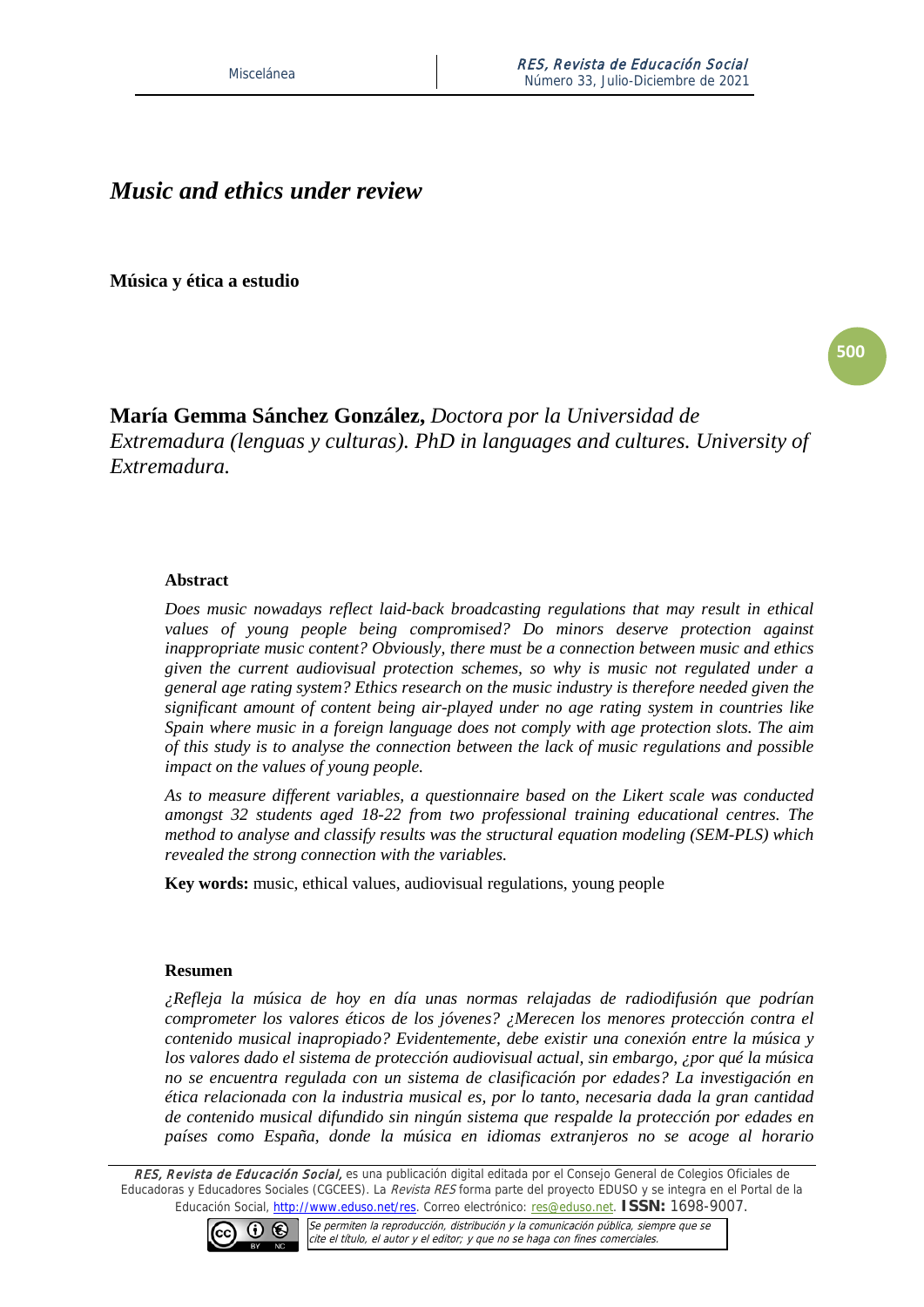*protegido para menores. El objeto de este estudio es analizar la conexión entre la carencia de marco regulatorio en la música y el impacto en los valores de la gente joven.*

*Con el propósito de medir las diferentes variables, se llevó a cabo un cuestionario basado en la escala de Likert entre 32 estudiantes de módulos de formación profesional con edades comprendidas entre 18-22 años en dos centros educativos. El método para analizar y clasificar fue el modelo de ecuaciones estructurales (SEM-PLS), el cual dio a conocer la fuerte conexión entre las variables.* 

**Palabras clave:** música, valores éticos, normas audiovisuales, gente joven

Fecha de recepción: 23/06/2021 Fecha de aceptación: 18/10/2021

**501**

### **1. Introduction**

Few are the studies focusing on the level of understanding and impact of explicit English music on young people considering the lack of age-rating systems and protected slots for profane English music being air-played in popular Spanish radio stations. Unfortunatly, ethical values are hopelessly to be compromised, even in a foreign language, therefore, possible impact on established values needs to be considered.

## **2. Literature review**

#### *Laid-back broadcasting regulations (LBBR)*

Among many others influencers, singers, song writers, producers or record labels currently use profanity in song lyrics making use of the freedom of speech statement to show and promote a different array of values they feel consistent with the surrounding world. Bearing in mind the power of music and communication means, it becomes a hard task to find common ground to comply with different legal frameworks that protect minors from controversial content.

RES, Revista de Educación Social, es una publicación digital editada por el Consejo General de Colegios Oficiales de Educadoras y Educadores Sociales (CGCEES). La Revista RES forma parte del proyecto EDUSO y se integra en el Portal de la Educación Social, [http://www.eduso.net/res.](http://www.eduso.net/res) Correo electrónico: [res@eduso.net.](mailto:res@eduso.net) **ISSN:** 1698-9007.

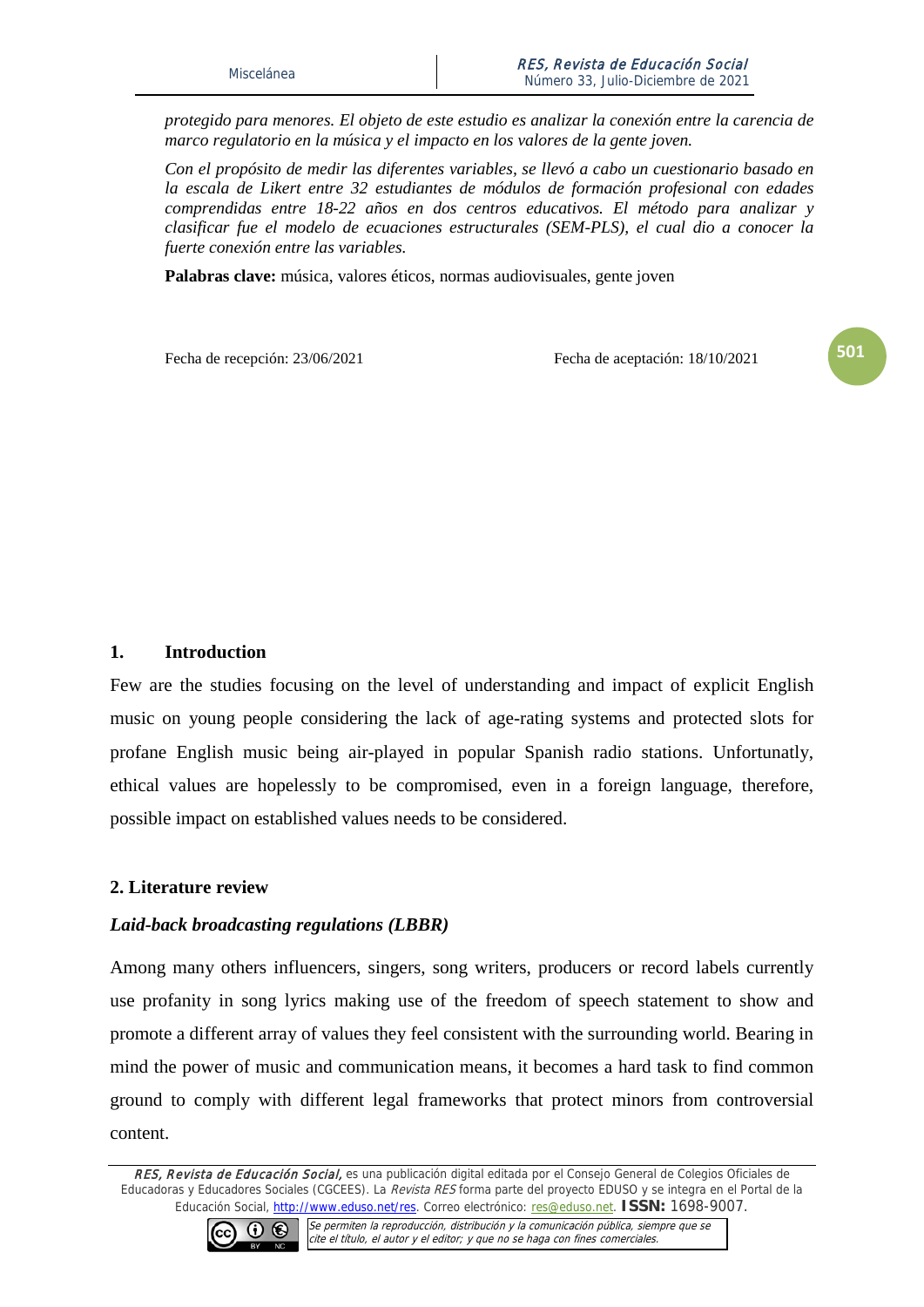From a regulatory point of view and despite the fact that the audiovisual sector is backed up by a structured legal framework in order to safeguard the protection of minors from objectionable content, the lack of a private regulatory body for traditional radio broadcasting reveals a loop in the system that requires to be addressed. Currently, Spanish Law 7/2010, of March 31, on General Audiovisual Communication, mainly focusing on TV programs, films and video games actually provides an age rating system, however music content is left aside with the risk of compromising ethical values of young individuals and their social behaviour.

Given the wide range of music genres in the market, it is almost inevitable to experience influences from different musical varieties and somehow adopt profanity as one of the most representative characteristics that is commonly used to express feelings and emotions regardless of audiovisual regulations and protection time slots.

Young people are generally immersed in a merely technological world with endless music options; however, these follow a conflicting legal framework, especially with songs in a foreign language, therefore the inconsistency of the applied law for these cases is thus served. Although in many cases, a clean version of the song in question is available, it is the explicit version that is mostly broadcasted, creating parental debate. The fact that profanity has even reached soft pop songs indicates a laid-back socially accepted perception of strong language and a change in ethical values.

Focusing on one of main regulations that affect Spanish radio broadcasting, Law 7/2010, of March 31, on General Audiovisual Communication, art.7, it establishes the obligations of audiovisual communication service providers in regards to minors to protect them from certain content, however no special attention is paid to radio broadcasting or foreign languages being air-played in protected slots.

On the other hand, music being a top constant activity in the life of a young person should conform with the same legal audiovisual path, therefore ethics research is much needed to tackle a global issue that affects both parents and children.

## **Profanity in Music (PM)**

Endless are the examples of profanity in music regardless of the genre. Practical examples are best to show the ongoing increase of feelings of anger or resent, to mention but a few.

RES, Revista de Educación Social, es una publicación digital editada por el Consejo General de Colegios Oficiales de Educadoras y Educadores Sociales (CGCEES). La Revista RES forma parte del proyecto EDUSO y se integra en el Portal de la Educación Social, [http://www.eduso.net/res.](http://www.eduso.net/res) Correo electrónico: [res@eduso.net.](mailto:res@eduso.net) **ISSN:** 1698-9007.

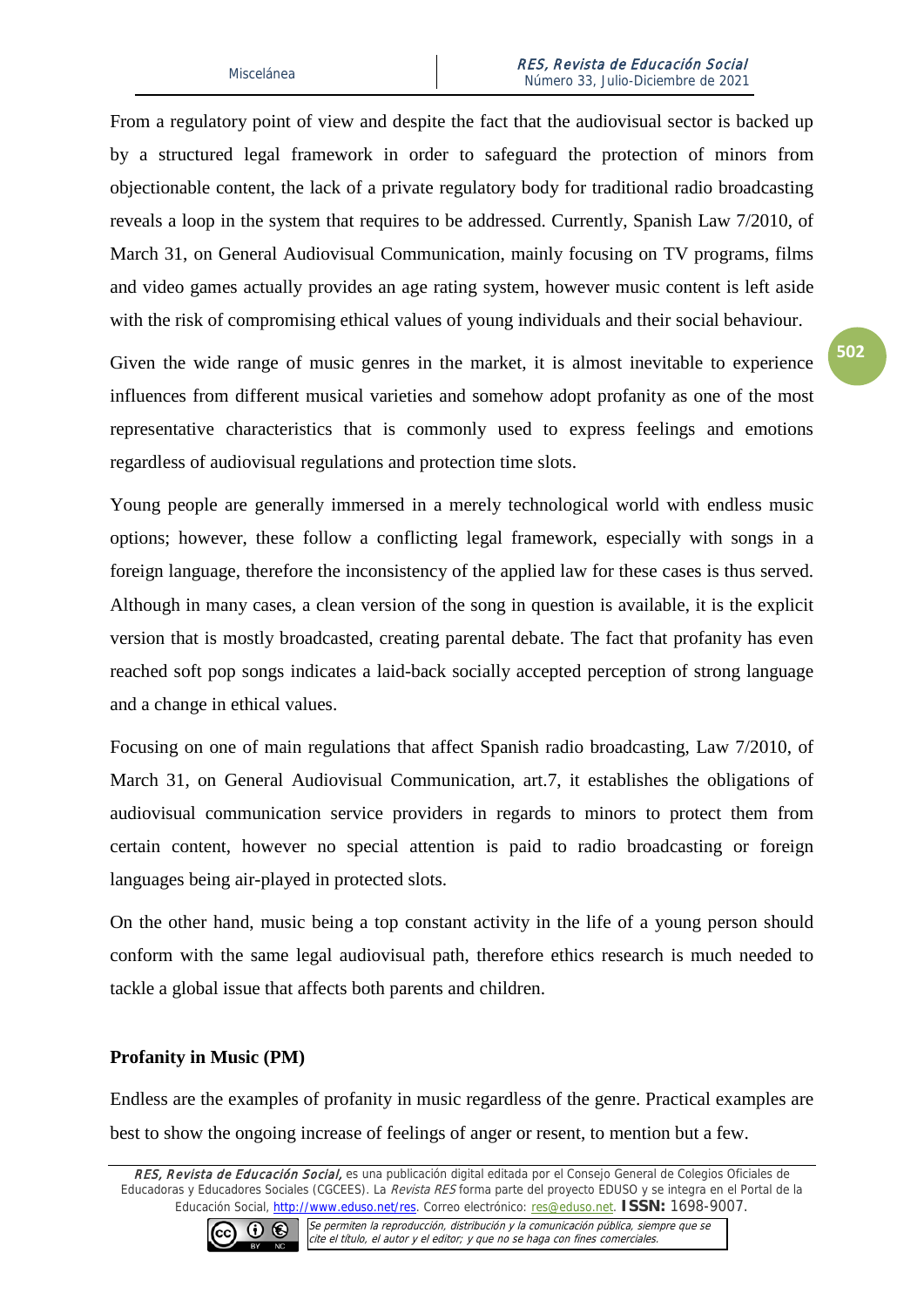Número 33, Julio-Diciembre de 2021

| Table 1. Tup love/lifelouit soligs played by Spallish pupular radio station Los40 per year |                 |                            |                                                   |                                                                                                                                                                                                                                                                                                                                                                                                                                                                                                                     |                                                                    |  |
|--------------------------------------------------------------------------------------------|-----------------|----------------------------|---------------------------------------------------|---------------------------------------------------------------------------------------------------------------------------------------------------------------------------------------------------------------------------------------------------------------------------------------------------------------------------------------------------------------------------------------------------------------------------------------------------------------------------------------------------------------------|--------------------------------------------------------------------|--|
| Year                                                                                       | Song title      | Artist                     | Swear word                                        | Line in song                                                                                                                                                                                                                                                                                                                                                                                                                                                                                                        | Perception                                                         |  |
| 2016                                                                                       | "Starboy"       | The Weeknd                 | Bitch<br>Motherfuckin <sup>2</sup><br>Nigga       | "Main bitch out your league too, ah"<br>"Side bitch out of your league too, ah"<br>"I'm a motherfuckin' starboy"<br>"Every day a nigga try to test me, ah"<br>"Every day a nigga try to end me, ah"<br>"Let a nigga Brad Pitt"                                                                                                                                                                                                                                                                                      | Insulting<br>attitude.<br>disrespect,<br>confusion                 |  |
| 2017                                                                                       | "Unforgettable" | French<br>Montana          | Fucked up<br>Fucking<br><b>Bitches</b><br>Shit    | "I'm gonna sip on this drink, when I'm<br>fucked up "<br>"A fucking good time, never hurt<br>nobody"<br>"Doin' shit you don't even see in<br>movies"<br>"Baby go and grab some bad bitches,<br>bring 'em home"                                                                                                                                                                                                                                                                                                      | Anger,<br>uneasiness                                               |  |
| 2017                                                                                       | "Issues"        | Julia Michaels             | Shit                                              | "You do shit on purpose"                                                                                                                                                                                                                                                                                                                                                                                                                                                                                            | Anger,<br>annoyance                                                |  |
| 2018                                                                                       | "Friends"       | Anne Marie &<br>Marshmello | Shit                                              | "Don't mess it up, talking that shit"<br>"Get that shit inside your head"                                                                                                                                                                                                                                                                                                                                                                                                                                           | Anger,<br>uneasiness                                               |  |
| 2018                                                                                       | "Rockstar"      | Post Malone                | Fucking<br>Hoes<br>Shit<br>Damn<br><b>Bitches</b> | "Ayy, I've been fuckin' hoes and<br>poppin' pillies"<br>"Fuckin' with me, call up on a Uzi"<br>"Prolly leave my fuckin' show in a cop<br>car"<br>"Ayy, shit was legendary"<br>"Threw a TV out the window of the<br>Montage"<br>"Cocaine on the table, liquor pourin',<br>don't give a damn"<br>" Hundred bitches in my trailer"<br>"I've been in the Hills fuckin' superstars<br>Feelin' like a pop star." Drankin' Henny,<br>bad bitches jumpin' in the pool"<br>"L.A. bitches always askin' where the<br>coke at" | Drugs,<br>insulting<br>attitude,<br>sexual<br>misconduct,<br>power |  |
| 2019                                                                                       | "7 rings"       | Ariana<br>Grande           | Shit<br><b>Bitch</b><br><b>Bitches</b><br>Ass     | "Been through some bad shit, I should<br>be a sad bitch"<br>"Bought matching diamonds for six of<br>my bitches"<br>"They stacked up like my ass"                                                                                                                                                                                                                                                                                                                                                                    | Anger,<br>unpleasantn<br>ess                                       |  |

#### **Table 1: Top love/melodic songs played by Spanish popular radio station Los40 per year**

Note: Songs retrieved from los40.com

Source: Doctoral Thesis (Sánchez González, 2021).

In countries such as the United Kingdom, and until very recently, some songs have been banned for political reasons, references to abortion, religion, sexual innuendos, ambiguity, etc. Some examples include:

Robin Thicke feat TI and Pharrell, Blurred Lines (2013)

Adele, Rolling in the Deep (November 29, 2010).

Britney Spears, If U Seek Amy (March 10, 2009).

Eamon, Fuck It (I Don't Want You Back) (November 23, 2003).

Lady Gaga, LoveGame (March 23, 2009) for being suggestive.

Nine Inch Nails, The Hand That Feeds (March 28, 2005) for image of President G. Bush.

Robin Thicke, Blurred Lines (March 26, 2013) for its misogynistic lyrics.

The Game, Red Nation (April 12, 2011) for its gang life reference.

Lady Gaga, Judas (2011)

RES, Revista de Educación Social, es una publicación digital editada por el Consejo General de Colegios Oficiales de Educadoras y Educadores Sociales (CGCEES). La Revista RES forma parte del proyecto EDUSO y se integra en el Portal de la Educación Social, [http://www.eduso.net/res.](http://www.eduso.net/res) Correo electrónico: [res@eduso.net.](mailto:res@eduso.net) **ISSN:** 1698-9007.

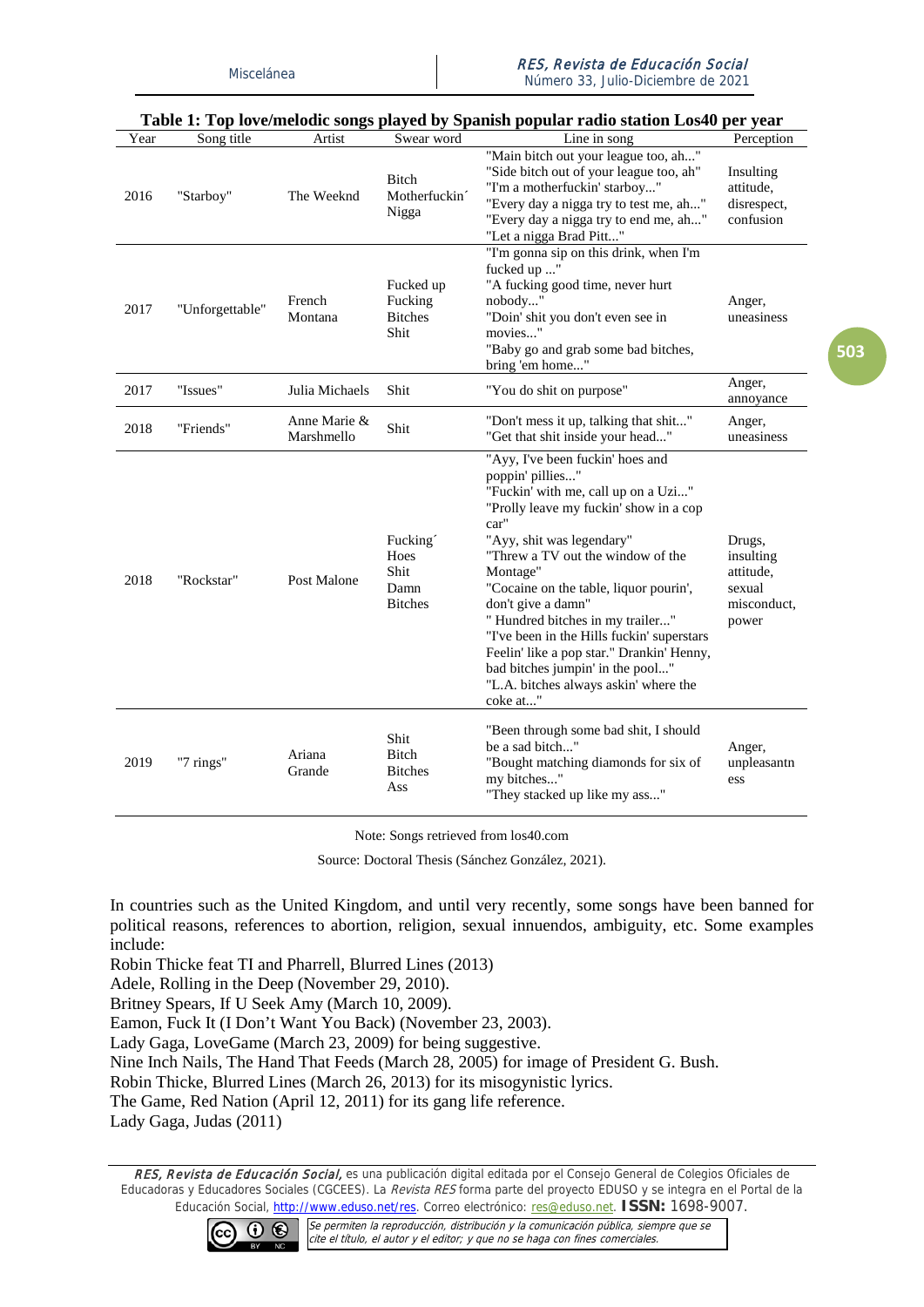Nevertheless, there are songs reflecting values today, although, if compared to values a few decades ago, the difference is considerable. Society changes and so does language and values.

| <b>Ethical</b> values                                          | Song title                               | Artist            | Song lines                                                                                                                                                                                                                                             |
|----------------------------------------------------------------|------------------------------------------|-------------------|--------------------------------------------------------------------------------------------------------------------------------------------------------------------------------------------------------------------------------------------------------|
| Personal values based on<br>physical aspects                   | "NO"<br>(2016)                           | Meghan<br>Trainor | "First you gonna say you ain't runnin' game, thinkin'<br>I'm believing every word. Call me beautiful, so<br>original, telling me I'm not like other girls.<br>If I want a man.<br>Then I'mma get a man<br>But it's never my priority"                  |
| Personal values based on<br>physical appearance                | "Hair"<br>(2011)                         | Lady<br>Gaga      | "I've had enough, this is my prayer<br>That I'll die livin' just as free as my hair<br>I've had enough, I'm not a freak<br>I just keep fightin' to stay cool on the streets"                                                                           |
| Family/transcendental values<br>based on disconformity         | "Uprising"<br>(2007)                     | Muse              | "Rise up and take the power back<br>It's time the fat cats had a heart attack<br>You know that their time's coming to an end<br>We have to unify and watch our flag ascend"                                                                            |
| Family/transcendental values<br>based on damaged relationships | "Momma's<br>Prayers<br>(2017)            | <b>JP</b> Cooper  | "I've been stabbed bare times but they couldn't see the<br>chaos. Had a brother in the news, yeah, I see how they<br>portray us. But when I have kids, and they ever<br>disobey us<br>I'ma warn 'em about the power of their grandmother's<br>prayers" |
| Environmental values based on<br>obscenities                   | "Earth"<br>(2019)                        | Lil Dicky         | "We love the Earth, it is our home<br>We love the Earth<br>Ba-dum-da-dum-dum, ba-dum-da-di<br>We are the vultures, feed on the dead<br>We're just some rhinos, horny as heck"                                                                          |
| Environmental values based on<br>anger                         | "S.O.S.<br>(Mother<br>Nature)"<br>(2007) | will.i.am         | "And here they come choppering down, chopping<br>down our rainforest. F <sup>**</sup> king up our air for us, they<br>don't really care for us"                                                                                                        |

#### **Table 2:Song lyrics showing ethical values today**

*Note*. Retrieved from www.billboard.com

Source: Doctoral Thesis (Sánchez González, 2021)

## **Ethical values compromised (EVC) and young people to be influenced (YPI)**

There is a considerable amount of literature that focuses on the impact of music on behaviour in young people, considering music as one of the main recreational activities in the different developmental stages and an influential factor to consider regarding social trends that may lead to a change in ethical values guiding life choices and behaviour in different ways (MacDonald et al., 2012). There has been a relevant change in song lyrics over the past few years moving towards feelings of anger or sadness (Lawrence Technological University, 2019) among others, reflecting changes in social values today (Napier & Shamir, 2018),

RES, Revista de Educación Social, es una publicación digital editada por el Consejo General de Colegios Oficiales de Educadoras y Educadores Sociales (CGCEES). La Revista RES forma parte del proyecto EDUSO y se integra en el Portal de la Educación Social, [http://www.eduso.net/res.](http://www.eduso.net/res) Correo electrónico: [res@eduso.net.](mailto:res@eduso.net) **ISSN:** 1698-9007.

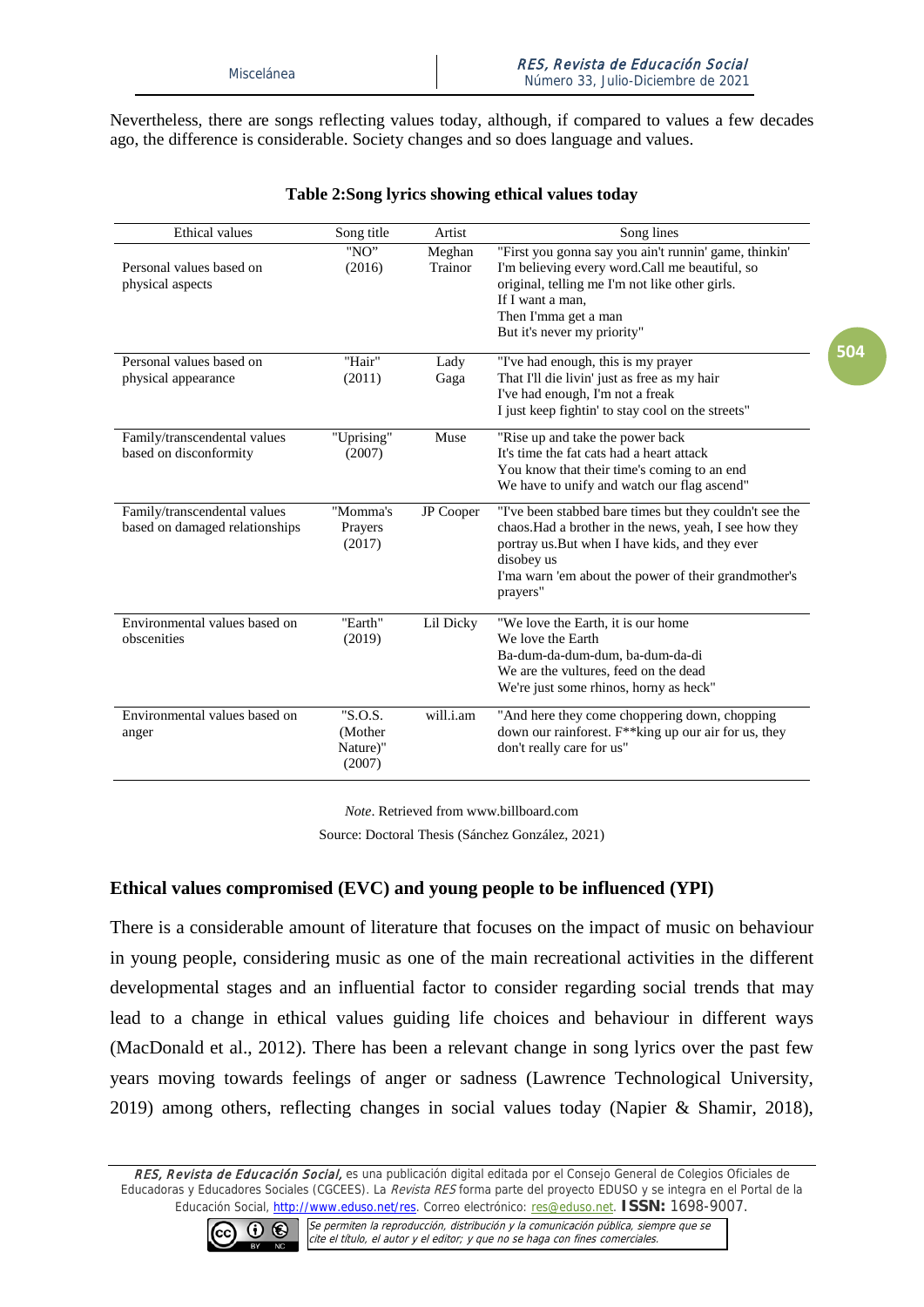which at the same time is being affected by worldwide communication, interactions and relationships of all sorts making taboo words destined to disappear (Kaye & Sapolsky, 2009).

Furthermore, any music experience may affect personality and behaviour, as claimed by [Hargreaves and North](https://www.tandfonline.com/doi/full/10.1080/02673843.2011.650182?src=recsys) (1997:1); personality characteristics can be influenced both by past and current strengths and experiences and the interactions of both (Allport, 1961). In addition, Bussey and Bandura (1999) claimed that the perception of roles and beliefs could be influenced by media messages, in the sense that should the music industry promote the use of profanity, then young followers may adopt the messages promoted in the profane lyrics mirroring violence, sex or drugs [\(Hall et al., 2012\)](https://journals.sagepub.com/doi/10.1177/2158244014547179) and follow similar social behaviour, embracing it as own.

Nevertheless, the way individuals behave not only depends on adopted values but also on how relevant the situation becomes for them. Values, consequently affect norms (Schwartz & Clausen, 1970) in social environments and so do attitudes in personal environments, subsequently guiding human actions.

Music has always played a relevant role in the ethical training of young people due to its many contributions to human emotions, able to change perspectives, attitudes or behaviour to then be reflected in own personal ranking of values. Nevertheless, it is imperative to bear in mind that minors have the right to be protected from inappropriate content that may affect their moral, psychological and physical development and regulatory bodies have been created for that purpose, nonetheless, it is mainly parents and tutors that are in charge of supervising the content their children view, adopting the role of models and monitors (Hogan, 2001) for them.

There is actually enough evidence that consolidates past research on the effects of music in young listeners verifying changes in music lyrics and impact on values and social behavior. As previous studies regarding the context of young people, values play a key role in their current education process (Saarikallio, 2011; Rentfrow et al., 2011).

From a regulatory point of view, ethics regulation policies in Spain need to be researched on and assessed regarding music broadcasting and provide options such as family settings that can make radio broadcasting safer for children and be equally regulated if compared with other audiovisual content such as films or video games.

Considering the information above, four hypotheses can be brought to light. Details are to be found in the model (see Figure 1).

RES, Revista de Educación Social, es una publicación digital editada por el Consejo General de Colegios Oficiales de Educadoras y Educadores Sociales (CGCEES). La Revista RES forma parte del proyecto EDUSO y se integra en el Portal de la Educación Social, [http://www.eduso.net/res.](http://www.eduso.net/res) Correo electrónico: [res@eduso.net.](mailto:res@eduso.net) **ISSN:** 1698-9007.

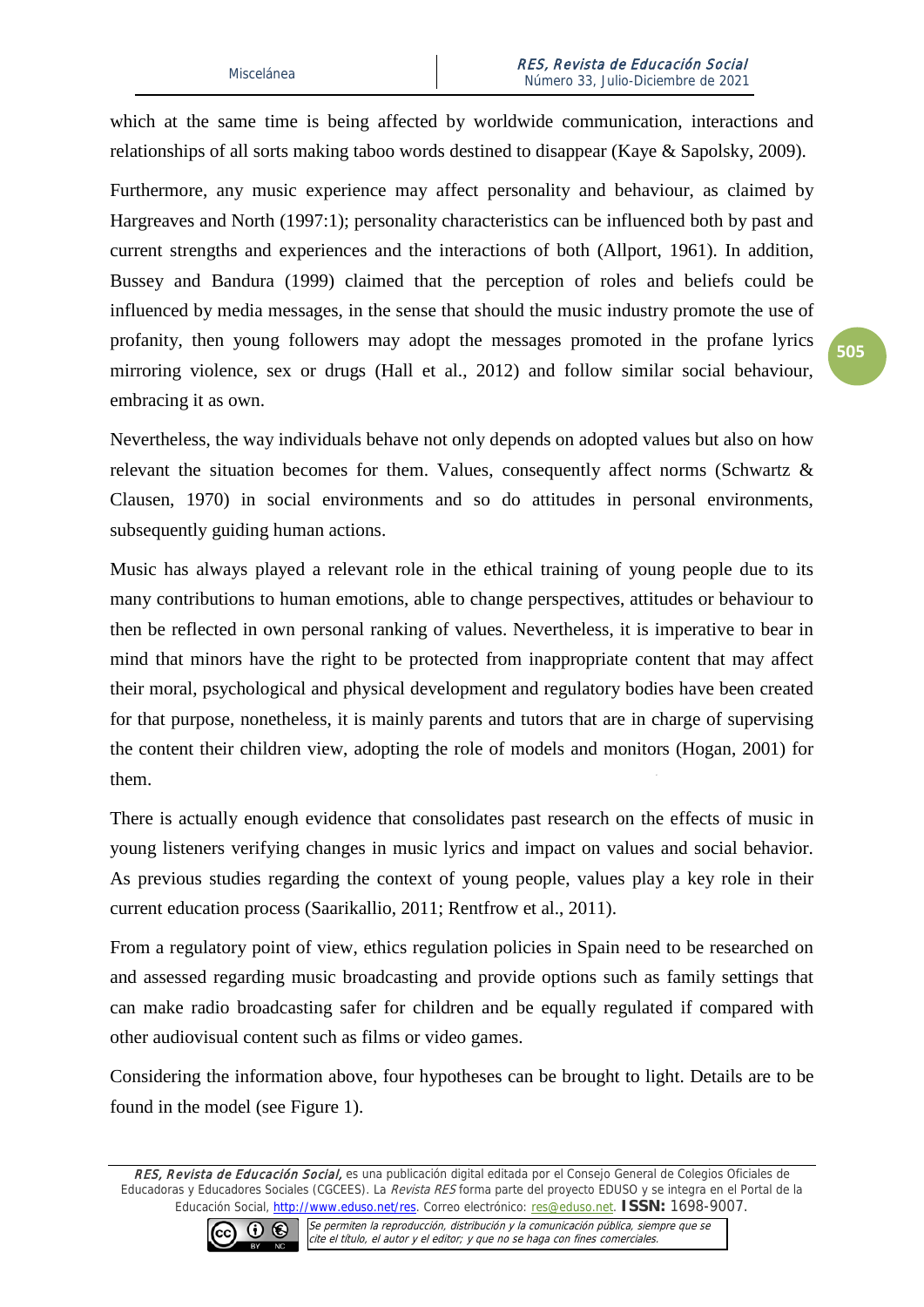**506**

H1: Laid-back broadcasting regulations (LBBR) influence profanity in music (PM)

H2: Profanity in music (PM) influences ethical values (EVC)

H3: Ethical values being compromised (EVC) influence young people (YPI)

H4: Young people being influenced (YPI) leads to laid-back broadcasting regulations (LBBR)



*Figure 1.* Summary of path modeling. Source: Own

Considering how fast society changes, and with it, ways of life, ways of understanding and adapting to new paradigms, awareness needs to be claimed about the impact on human behaviour, especially in younger generations, as music raises emotions and emotions affect values and ethical behaviour.

## **3. Methodology**

In order to meet the aim of the study, the quantitative method by means of a questionnaire was employed and was deemed the most suitable option as it is a social science study. The

RES, Revista de Educación Social, es una publicación digital editada por el Consejo General de Colegios Oficiales de Educadoras y Educadores Sociales (CGCEES). La Revista RES forma parte del proyecto EDUSO y se integra en el Portal de la Educación Social, [http://www.eduso.net/res.](http://www.eduso.net/res) Correo electrónico: [res@eduso.net.](mailto:res@eduso.net) **ISSN:** 1698-9007.

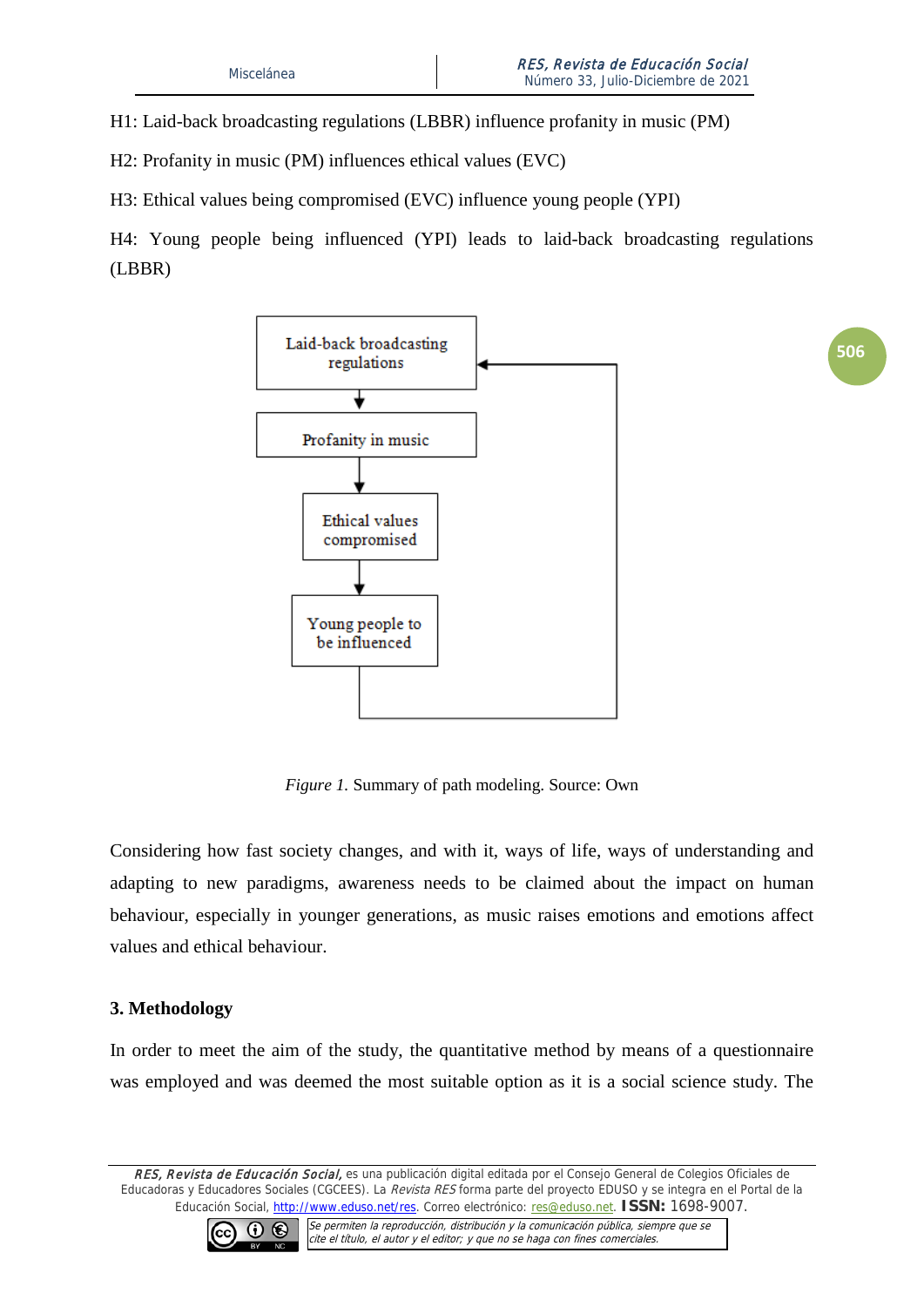SmartPLS programme (Ringle et al., 2015) was used with the SEM-PLS (structural equation model-partial least squares) multivariate technique as to study and relate the latent variables.

## *Justification of variables*

The design of the constructs aimed at defining the items for the questionnaire considering literature concepts previously mentioned.

|                                    |           |  |                                                                        | 507 |  |
|------------------------------------|-----------|--|------------------------------------------------------------------------|-----|--|
| Variables                          |           |  | Indicators                                                             |     |  |
| LBBR:<br>regulations               | Laid-back |  | broadcasting LBBR: Awareness. Law 7/2020 March 31                      |     |  |
| PM: Profanity in music             |           |  | PM: Popular songs in Spain.Table 1 (Los40.com)                         |     |  |
| EVC: Ethical values compromised    |           |  | EVC: Social change leads to ethical change (McDonalds)<br>et al, 2019) |     |  |
| YPI: Young people to be influenced |           |  | YPI: Moods in lyrics (Napier & Shamir, 2018), role<br>perception       |     |  |
|                                    |           |  | (Bussey & Bandura, 1999)                                               |     |  |
|                                    |           |  |                                                                        |     |  |

|  |  | Table 3. Justification of variables |  |  |
|--|--|-------------------------------------|--|--|
|--|--|-------------------------------------|--|--|

*Source: Own* 

## *Instrument*

A questionnaire based on the Likert-scale rating systems was used with four items related to current music regulations, profanity in music, values in young people and possible impact on their personality and behaviour.

Google forms was the method chosen to draft the items and once a link was obtained, it was sent to professional training students. Before, a draft of the questionnaire was tested with five random students to make sure the questions were properly formulated, understood and the suitability of the questionnaire.

## *Population*

A total of 32 (n=32) participants studying different branches of dentistry from two vocational training centres in Extremadura and ages ranging from 18-22 volunteered after offering research credit for their participation. Confidentiality was guaranteed at all times. They duly responded to the questionnaire by clicking on the link provided for that purpose.

RES, Revista de Educación Social, es una publicación digital editada por el Consejo General de Colegios Oficiales de Educadoras y Educadores Sociales (CGCEES). La Revista RES forma parte del proyecto EDUSO y se integra en el Portal de la Educación Social, [http://www.eduso.net/res.](http://www.eduso.net/res) Correo electrónico: [res@eduso.net.](mailto:res@eduso.net) **ISSN:** 1698-9007.

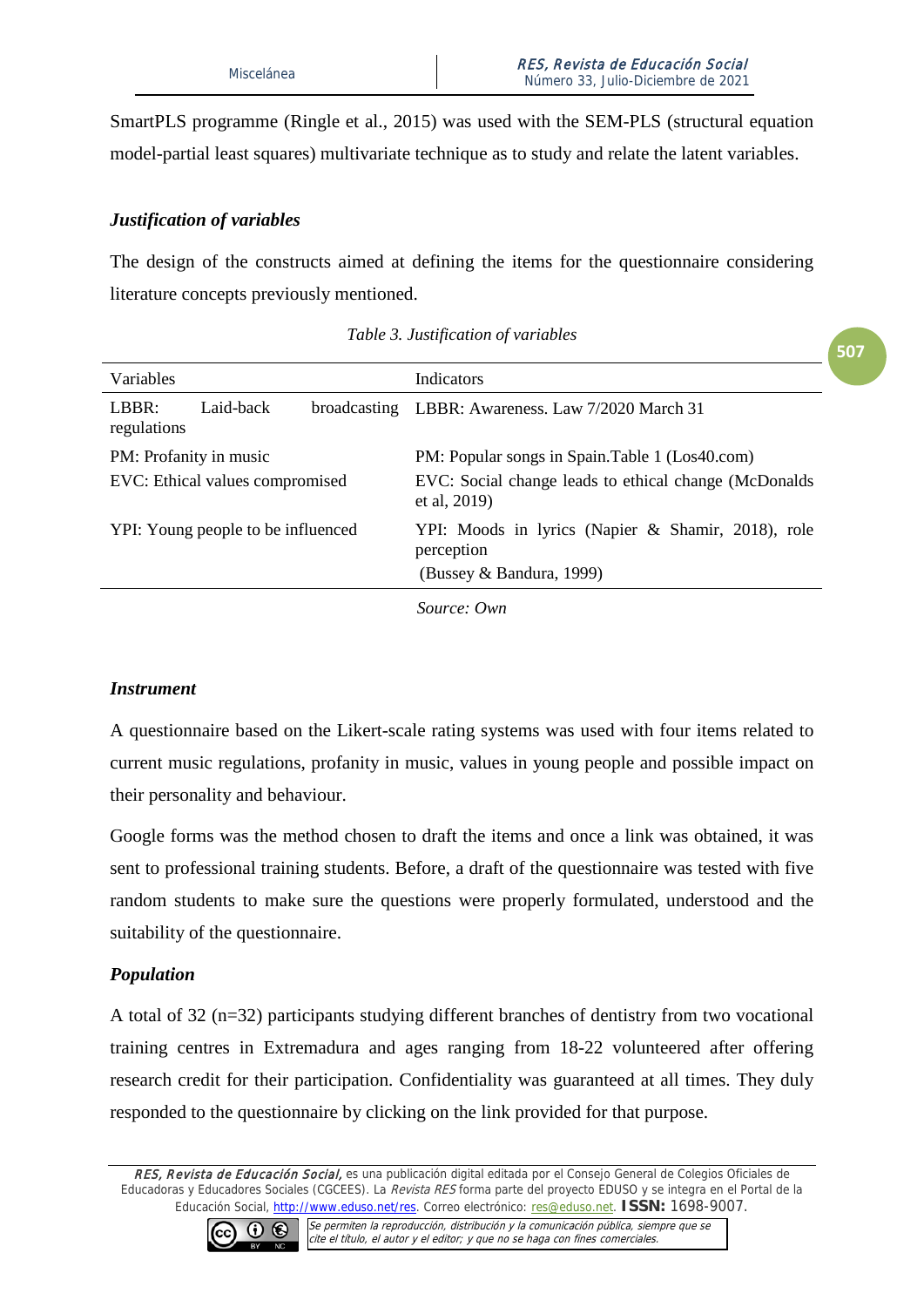## **4. Results**

The measure proposed by Fornell and Larcker (1981) shows the variance obtained by a construct from its indicator in regards to the variance. The values of the composite reliability should stay above the recommended limits of 0.7 to be relevant, which met the results of the study. The four variables detailed revealed an AVE with values that range from 0.599 to 0.610 confirming the appropriateness of the convergent validity in the model. The confidence intervals were 2.5% and 97.5% showing the strong relationships in variance in the constructs of the study.

|             | Variable Cronbach's Alpha | $rho_A$ $CR$                      |             | AVE |
|-------------|---------------------------|-----------------------------------|-------------|-----|
| <b>LBBR</b> | 0.820                     | $0.820 \qquad 0.819 \qquad 0.601$ |             |     |
| PM          | 0.849                     | 0.852 0.848 0.602                 |             |     |
| EVC         | 0.854                     | 0.820                             | 0.850 0.620 |     |
| <b>YPI</b>  | 0.811                     | 0.811                             | 0.815 0.599 |     |
|             |                           |                                   |             |     |

*Table 4. Reliability and validity*

*Source: Own*

## **5. Discussion and conclusions**

The combination of emotions raised by music lyrics can engage with other realities, therefore the variables and hypotheses of this study can actually predict the model stated. The variables are strongly connected forming a vicious circle.

The research questions being: Does music nowadays reflect laid-back broadcasting regulations that may result in ethical values of young people being compromised? The analysis of the variables and results provided a positive answer.

Today, is immersed in a musical globalization process where "everything goes". Results have revealed that music in English is quite popular among young people and that can play an important role in their education and ethical values, consequently leading to change in behaviour. Considering all the statements previously mentioned, four main conclusions can be drawn from the study.

First, responses enabled to quantify social change in the sense that only a few students realised the lack of regulation in music in a foreign language, showing adaptation and acceptance.

RES, Revista de Educación Social, es una publicación digital editada por el Consejo General de Colegios Oficiales de Educadoras y Educadores Sociales (CGCEES). La Revista RES forma parte del proyecto EDUSO y se integra en el Portal de la Educación Social, [http://www.eduso.net/res.](http://www.eduso.net/res) Correo electrónico: [res@eduso.net.](mailto:res@eduso.net) **ISSN:** 1698-9007.

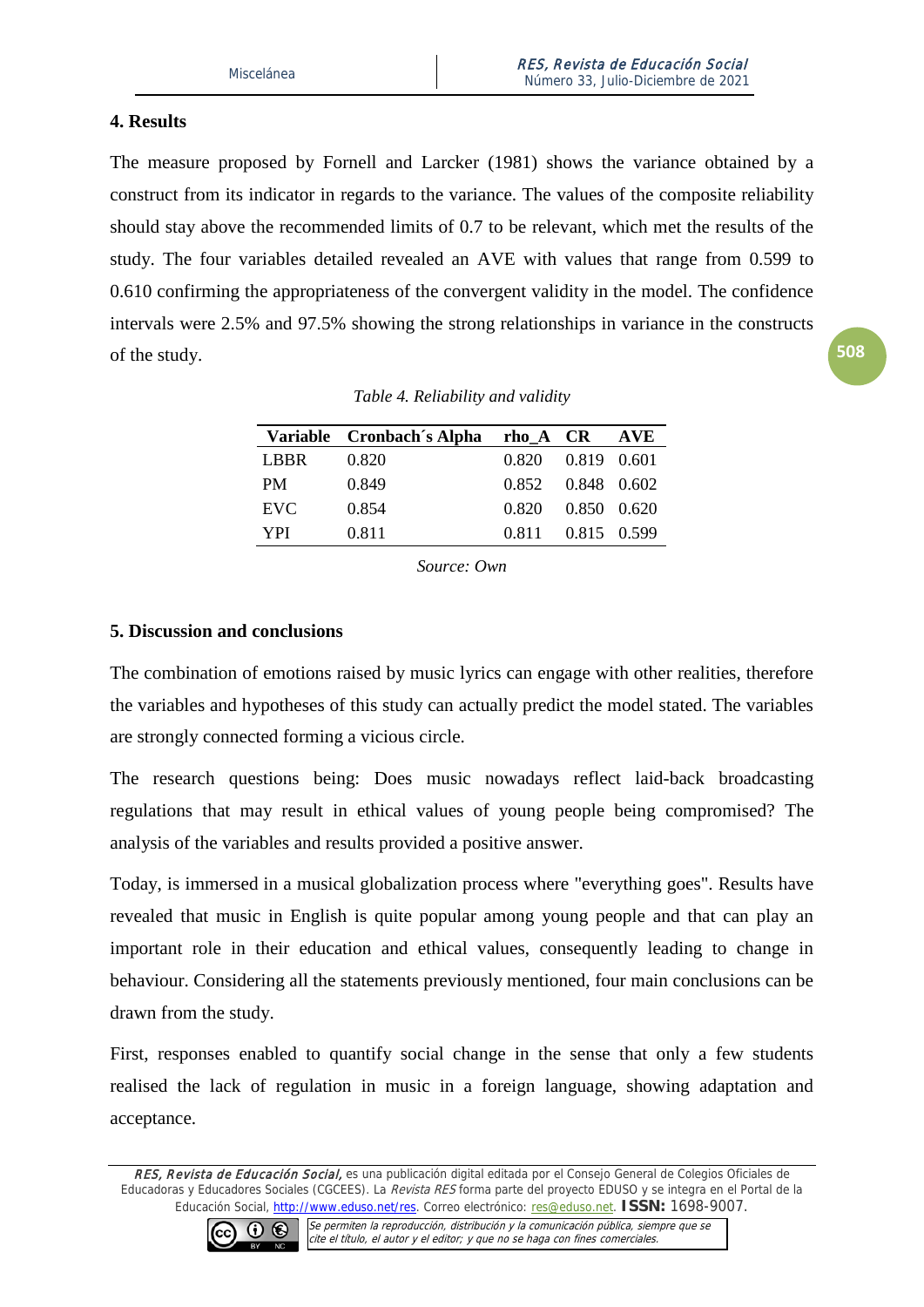Second, Profanity in Music (ME) can be deemed a determining factor in the education of young people, as music comes with cultural baggage.

Third, Ethical values are compromised from the listening of profane music as music shows ways of life that are standard nowadays, however that aspect does not necessarily relate to values learnt within the family nucleus or at school.

Fourth, the combination of emotions through music lyrics has an impact on young people.

As for theoretical implications, this study corroborates previous research on the field of profanity in Music. On the other hand, awareness is the main practical implication as it provides evidence of a problem that is difficult to tackle.

The sample size was considered a limiting condition; however, this study can be easily replicated in similar scenarios.

Further research on the impact of profane music in a foreign on ethical values of young people is recommended as it could add to literature in many a branch related to human learning and behaviour.

#### **6. References**

Allport GW (1961). *Pattern and growth in personality.* Holt, Rinehart and Winston.

- Bussey, K., & Bandura, A. (1999). Social cognitive theory of gender development and differentiation. *Psychological Review, 106*(4), pp. 676-713. <https://doi.org/10.1037/0033-295X.106.4.676>
- Fornell, C., & Larcker, D.F. (1981). Evaluating structural equation models with unobservable variables and measurement error. *Journal of Marketing Research, 18*(1), pp. 39-50. [https://doi.org/10.2307/3151312](https://psycnet.apa.org/doi/10.2307/3151312)
- Hall, P., West, J.H.C., & Hill, S. (2012)*.* Sexualization in lyrics of popular music from 1959 to 2009: Implications for sexuality educators. *Sexuality & Culture*, *16*, pp.103-117. <https://doi.org/10.1007/s12119-011-9103-4>
- Hogan, M. (2001). Parents and older adults: models and monitors of healthy media habits. In: Singer DL, Singer JL, eds. *Handbook of Children and the Media*. Thousand Oaks, CA: Sage; pp. 663- 680.
- Kaye, B.K., & Sapolsky, B.S. (2009). Taboo or not taboo? That is the question: offensive language on prime-time broadcast and cable programming. *J Broadcast Electron Media*. *53*(1), pp. 22- 37. <https://doi.org/10.1080/08838150802643522>

RES, Revista de Educación Social, es una publicación digital editada por el Consejo General de Colegios Oficiales de Educadoras y Educadores Sociales (CGCEES). La Revista RES forma parte del proyecto EDUSO y se integra en el Portal de la Educación Social, [http://www.eduso.net/res.](http://www.eduso.net/res) Correo electrónico: [res@eduso.net.](mailto:res@eduso.net) **ISSN:** 1698-9007.